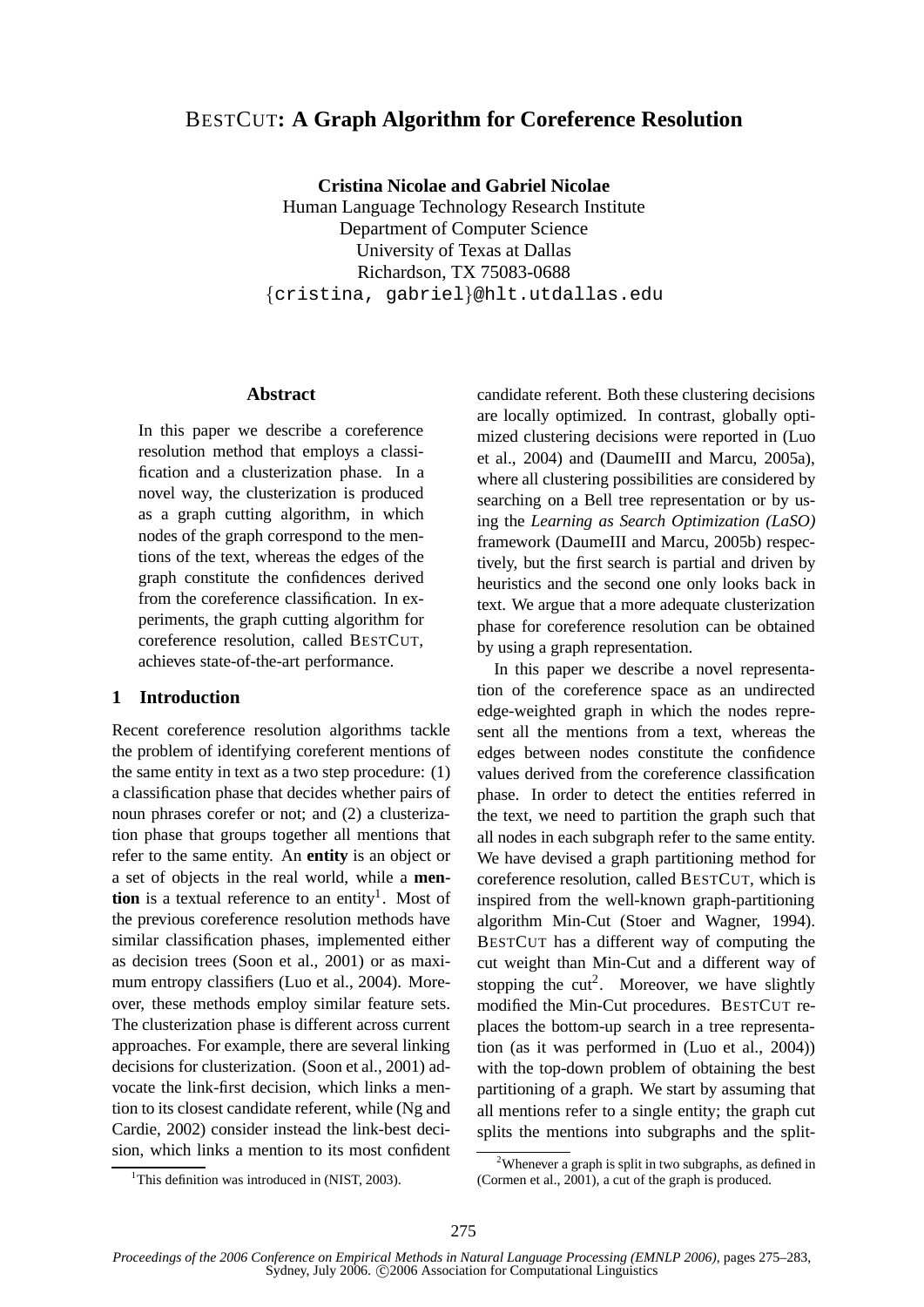ting continues until each subgraph corresponds to one of the entities. The cut stopping decision has been implemented as an SVM-based classification (Cortes and Vapnik, 1995).

The classification and clusterization phases assume that all mentions are detected. In order to evaluate our coreference resolution method, we have (1) implemented a mention detection procedure that has the novelty of employing information derived from the word senses of common nouns as well as selected lexico-syntactic information; and (2) used a maximum entropy model for coreference classification. The experiments conducted on MUC and ACE data indicate state-of-the-art results when compared with the methods reported in (Ng and Cardie, 2002) and (Luo et al., 2004).

The remainder of the paper is organized as follows. In Section 2 we describe the coreference resolution method that uses the BESTCUT clusterization; Section 3 describes the approach we have implemented for detecting mentions in texts; Section 4 reports on the experimental results; Section 5 discusses related work; finally, Section 6 summarizes the conclusions.

### **2** BESTCUT **Coreference Resolution**

For each entity type (PERSON, ORGANIZATION, LOCATION, FACILITY or GPE<sup>3</sup>) we create a graph in which the nodes represent all the mentions of that type in the text, the edges correspond to all pairwise coreference relations, and the edge weights are the confidences of the coreference relations. We will divide this graph repeatedly by cutting the links between subgraphs until a stop model previously learned tells us that we should stop the cutting. The end result will be a partition that approximates the correct division of the text into entities.

We consider this graph approach to clustering a more accurate representation of the relations between mentions than a tree-based approach that treats only anaphora resolution, trying to connect mentions with candidate referents that appear in text before them. We believe that a correct resolution has to tackle cataphora resolution as well, by taking into account referents that appear in the text after the anaphors. Furthermore, we believe that a graph representation of mentions in a text is more adequate than a tree representation because the coreference relation is symmetrical in addition to being transitive. A greedy bottom-up approach does not make full use of this property. A graph-based clusterization starts with a complete overall view of all the connections between mentions, therefore local errors are much less probable to influence the correctness of the outcome. If two mentions are strongly connected, and one of them is strongly connected with the third, all three of them will most probably be clustered together even if the third edge is not strong enough, and that works for any order in which the mentions might appear in the text.

### **2.1 Learning Algorithm**

The coreference confidence values that become the weights in the starting graphs are provided by a maximum entropy model, trained on the training datasets of the corpora used in our experiments. For maximum entropy classification we used a *maxent*<sup>4</sup> tool. Based on the data seen, a maximum entropy model (Berger et al., 1996) offers an expression (1) for the probability that there exists coreference C between a mention  $m_i$  and a mention  $m_i$ .

$$
P(C|m_i, m_j) = \frac{e^{(\sum_k \lambda_k g_k(m_i, m_j, C))}}{Z(m_i, m_j)}
$$
 (1)

where  $g_k(m_i, m_j, C)$  is a feature and  $\lambda_k$  is its weight;  $Z(m_i, m_j)$  is a normalizing factor.

We created the training examples in the same way as (Luo et al., 2004), by pairing all mentions of the same type, obtaining their feature vectors and taking the outcome (coreferent/noncoreferent) from the key files.

#### **2.2 Feature Representation**

We duplicated the statistical model used by (Luo et al., 2004), with three differences. First, no feature combination was used, to prevent long running times on the large amount of ACE data. Second, through an analysis of the validation data, we implemented seven new features, presented in Table 1. Third, as opposed to (Luo et al., 2004), who represented all numerical features quantized, we translated each numerical feature into a set of binary features that express whether the value is in certain intervals. This transformation was necessary because our maximum entropy tool performs better on binary features. (Luo et al., 2004)'s features were not reproduced here from lack of space; please refer to the relevant paper for details.

<sup>&</sup>lt;sup>3</sup>Entity types as defined by (NIST, 2003).

<sup>4</sup> http://homepages.inf.ed.ac.uk/s0450736/maxent toolkit.html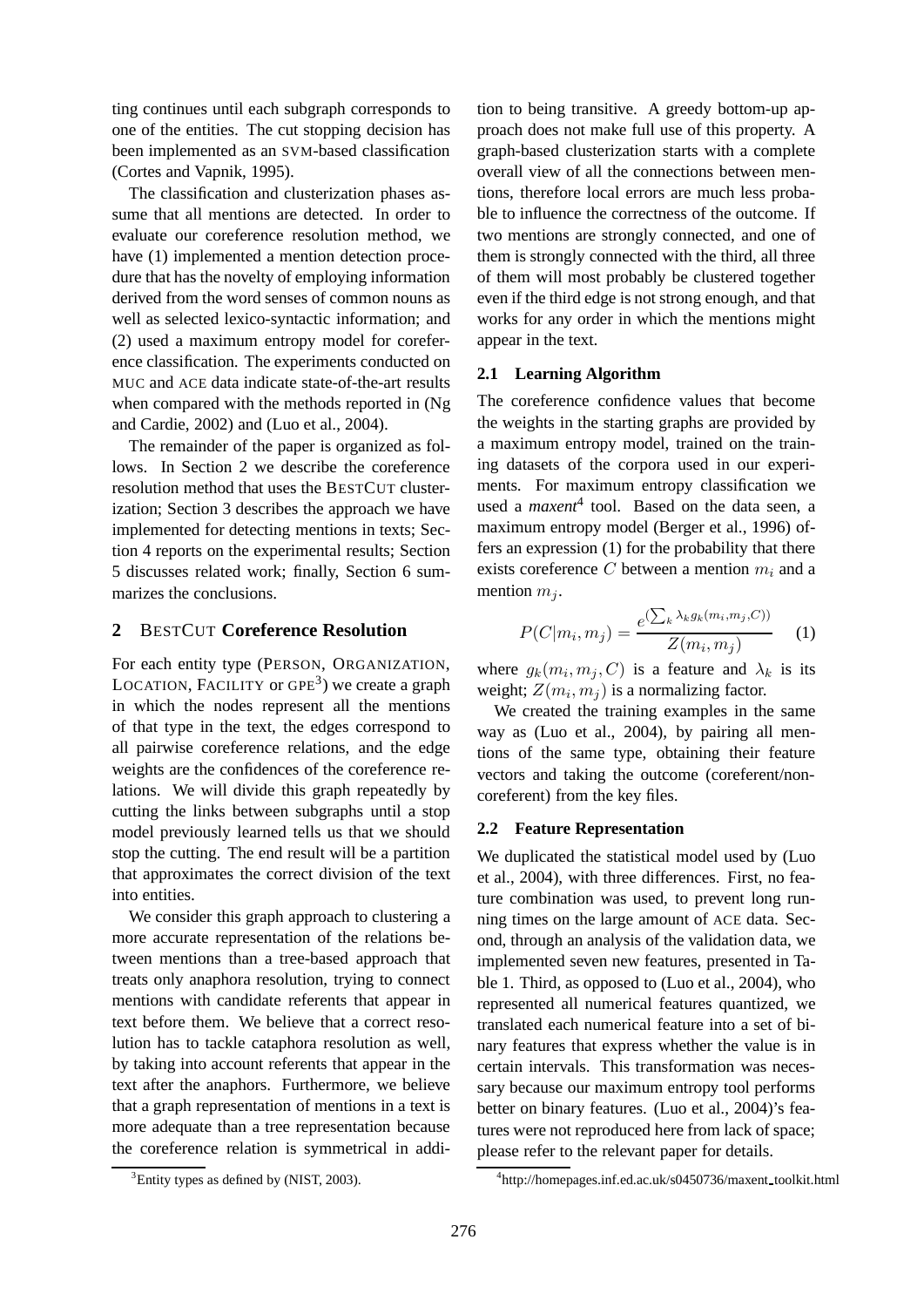| Category  | Feature name                                        | <b>Feature</b> description                                                                                                                                                                                               |
|-----------|-----------------------------------------------------|--------------------------------------------------------------------------------------------------------------------------------------------------------------------------------------------------------------------------|
| lexical   | $\overline{head}$ -match<br>type-pair<br>name-alias | <b>true</b> if the two heads are identical<br>for each mention: name $\rightarrow$ its type, noun $\rightarrow$ NOUN <sub>-</sub> , pronoun $\rightarrow$ its spelling<br>true if a mention is an alias of the other one |
| syntactic | same-governing-category<br>path<br>coll-comm        | <b>true</b> if both mentions are covered by the same type of node, e.g. NP, VP, PP<br>the parse tree path from $m_2$ to $m_1$<br>true if either mention collocates with a communication verb                             |
|           |                                                     | true if the two mentions agree in gender and number                                                                                                                                                                      |

Table 1: The added features for the coreference model.

#### **2.3 Clusterization Method:** BESTCUT

We start with five initial graphs, one for each entity type, each containing all the mentions of that type and their weighted connections. This initial division is correct because no mentions of different entity types will corefer. Furthermore, by doing this division we avoid unnecessary confusion in the program's decisions and we decrease its running time. Each of these initial graphs will be cut repeatedly until the resulting partition is satisfactory. In each cut, we eliminate from the graph the edges between subgraphs that have a very weak connection, and whose mentions are most likely not part of the same entity.

Formally, the graph model can be defined as follows. Let  $M = \{m_i : 1..n\}$  be n mentions in the document and  $E = \{e_i : 1..m\}$  be m entities. Let  $g: M \to E$  be the map from a mention  $m_i \in M$ to an entity  $e_i \in E$ . Let  $c : M \times M \rightarrow [0, 1]$  be the confidence the learning algorithm attaches to the coreference between two mentions  $m_i, m_j \in M$ . Let  $T = \{t_k : 1..p\}$  be the set of entity types or classes. Then we attach to each entity class  $t_k$ an undirected, edge-weighted graph  $G_k(V_k, E_k)$ , where  $V_k = \{m_i | g(m_i).type = t_k\}$  and  $E_k =$  $\{(m_i, m_j, c(m_i, m_j)) | m_i, m_j \in V_k\}.$ 

The partitioning of the graph is based at each step on the cut weight. As a starting point, we used the Min-Cut algorithm, presented and proved correct in (Stoer and Wagner, 1994). In this simple and efficient method, the weight of the cut of a graph into two subgraphs is the sum of the weights of the edges crossing the cut. The partition that minimizes the cut weight is the one chosen. The main procedure of the algorithm computes cutsof-the-phase repeatedly and selects the one with the minimum cut value (cut weight). We adapted this algorithm to our coreference situation.

To decide the minimum cut (from here on called the BESTCUT), we use as cut weight the number of mentions that are correctly placed in their set. The method for calculating the correctness score is presented in Figure 1. The BESTCUT at one stage is the cut-of-the-phase with the highest correctness score.

```
cut-weight(Graph G, Cut C = (S,T))
1 corrects-avg \leftarrow corrects-max \leftarrow 02 foreach m \in G.V3 if m \in S.V then setm \leftarrow S4 else setm \leftarrow T7 if avg_{n\in setm.V, n\neq m}weight(m, n) >
         avg_{n \in G.V\setminus stem.V} weight(m,n)
6 then corrects-avg++7 if \max_{n \in set m.V, n \neq m} weight(m,n) >
        \max_{n \in G.V \setminus stem.V} weight(m, n)8 then corrects-max++9 return (corrects-avg +
             corrects-max) / 2
```
Figure 1: Computing the cut-weight.

An additional learning model was trained to decide if cutting a set of mentions is better or worse than keeping the mentions together. The model was optimized to maximize the ECM-F score<sup>5</sup>. We will denote by  $S$  the larger part of the cut and  $T$ the smaller one.  $C.E$  is the set of edges crossing the cut, and  $G$  is the current graph before the cut.  $S.V$  and  $T.V$  are the set of vertexes in  $S$  and in T, respectively.  $S.E$  is the set of edges from  $S$ , while  $T.E$  is the set of edges from  $T$ . The features for stopping the cut are presented in Table 2. The model was trained using 10-fold cross-validation on the training set. In order to learn when to stop the cut, we generated a list of positive and negative examples from the training files. Each training example is associated with a certain cut  $(S, T)$ . Since we want to learn a stop function, the positive examples must be examples that describe when the cut must not be done, and the negative examples are examples that present situations when the cut must be performed. Let us consider that the list of entities from a text is  $E = \{e_i : 1..m\}$  with  $e_j = \{m_{i_1}, m_{i_2}, ... m_{i_k}\}\$ the list of mentions that refer to  $e_i$ . We generated a negative example for each pair  $(S = \{e_i\}, T = \{e_j\})$  with  $i \neq j$  – each entity must be separated from any other en-

<sup>&</sup>lt;sup>5</sup>As introduced by (Luo et al., 2004).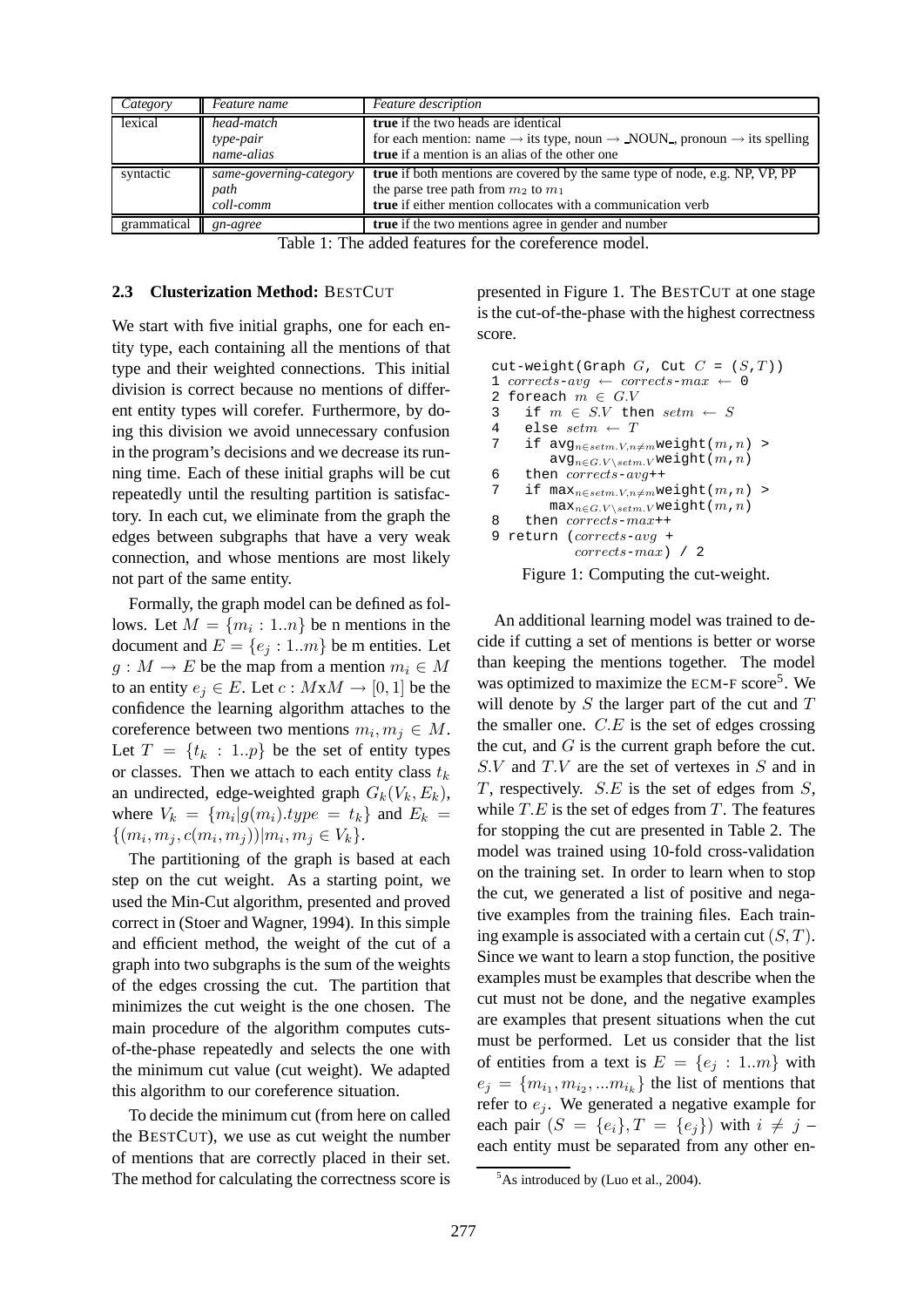| Feature name                       | Feature description                                            |
|------------------------------------|----------------------------------------------------------------|
| st-ratio                           | $ S.V / T.V $ – the ratio between the cut                      |
|                                    | parts                                                          |
| ce-ratio                           | $ \overline{C.E} / G.E $ – the proportion of the cut           |
|                                    | from the entire graph                                          |
| $\overline{c}\cdot \overline{min}$ | $min(C.E)$ – the smallest edge crossing                        |
|                                    | the cut                                                        |
| $c$ -max                           | $max(C.E)$ – the largest edge crossing                         |
|                                    | the cut                                                        |
| $c$ -avg                           | $avg(C.E)$ – the average of the edges                          |
|                                    | crossing the cut                                               |
| c-hmean                            | $hmean(C.E)$ – the harmonic mean of                            |
|                                    | the edges crossing the cut                                     |
| c-hmeax                            | $h$ meax $(C.E)$ – a variant of the har-                       |
|                                    | monic mean. $hmeax(C.E) = 1 -$                                 |
|                                    | $hmean(C.E')$ where each edge from                             |
|                                    | $E'$ has the weight equal to 1 minus the                       |
|                                    | corresponding edge from $E$                                    |
| $lt-c-avg-ratio$                   | how many edges from the cut are less                           |
|                                    | than the average of the cut (as a ratio)                       |
| $lt-c$ -hmean-                     | how many edges from the cut are less                           |
| ratio                              | than the harmonic mean of the cut (as a                        |
|                                    | ratio)                                                         |
| $st$ -avg                          | $avg(S.E + T.E)$ – the average of the                          |
|                                    | edges from the graph when the edges                            |
|                                    | from the cut are not considered                                |
| $g$ -avg                           | $avg(G.E)$ – the average of the edges                          |
|                                    | from the graph                                                 |
| st-wrong-avg-                      | how many vertexes are in the wrong part                        |
| ratio                              | of the cut using the average measure for                       |
|                                    | the 'wrong' (as a ratio)                                       |
| st-wrong-                          | how many vertexes are in the wrong part                        |
| max-ratio                          | of the cut using the max measure for the                       |
|                                    | 'wrong' (as a ratio)                                           |
| $lt-c-avg-ratio$                   | $\frac{1}{1}$ if $r_1 < r_2$ , 0 otherwise; $r_1$ is the ratio |
| $<$ st-lt-c-avg-                   | of the edges from $C.E$ that are smaller                       |
| ratio                              | than the average of the cut; $r_2$ is the ratio                |
|                                    | of the edges from $S.E + T.E$ that are                         |
|                                    | smaller than the average of the cut                            |
| $g\text{-}avg > st$                | 1 if the $avg(G.E) > avg(S.E + T.E)$ ,                         |
| avg                                | and 0 otherwise                                                |

Table 2: The features for stopping the cut.

tity. We also generated negative examples for all pairs  $(S = \{e_i\}, T = E \setminus S)$  – each entity must be separated from all the other entities considered together. To generate positive examples, we simulated the cut on a graph corresponding to a single entity  $e_i$ . Every partial cut of the mentions of  $e_i$ was considered as a positive example for our stop model.

We chose not to include pronouns in the BEST-CUT initial graphs, because, since most features are oriented towards Named Entities and common nouns, the learning algorithm (*maxent*) links pronouns with very high probability to many possible antecedents, of which not all are in the same chain. Thus, in the clusterization phase the pronouns would act as a bridge between different entities that should not be linked. To prevent this, we solved the pronouns separately (at the end of

```
\text{BESTCUT} (Graph G_i)
 1 entities.clear()
 2 queue.push back(G_i)
 3 while not queue.empty()<br>4 G \leftarrow queue.pop front(
       G \leftarrow queue.pop\_front()5 (S,T) \leftarrow \text{ProposeCut}(G)6 if StopTheCut(G, S, T)\begin{array}{cc} 7 & \text{then} \\ 8 & \text{ent} \end{array}entities.add(NewEntity(G))9 else
10 queue.\text{push-back}(S)11 queue.\text{push-back}(T)12 return entities
```
Figure 2: The general algorithm for BESTCUT.

the BESTCUT algorithm) by linking them to their antecedent with the best coreference confidence.

Figure 2 details the main procedure of the BESTCUT algorithm. The algorithm receives as input a weighted graph having a vertex for each mention considered and outputs the list of entities created. In each stage, a cut is proposed for all subgraphs in the queue. In case StopTheCut decides that the cut must be performed on the subgraph, the two sides of the cut are added to the queue (lines 10-11); if the graph is well connected and breaking the graph in two parts would be a bad thing, the current graph will be used to create a single entity (line 8). The algorithm ends when the queue becomes empty. ProposeCut (Fig-

```
ProposeCut(Graph G)
1 while |G.V| > 12 (S,T) \leftarrow \text{ProposeCutPhase}(G)<br>3 if the cut-of-the-phase (S, S')if the cut-of-the-phase (S,T)is-lighter than the current
         best cut (S_b, T_b)4 then store the cut-of-the-phase
           as (S_b, T_b)5 return (S_b, T_b)
```
Figure 3: The algorithm for ProposeCut.

ure 3) returns a cut of the graph obtained with an algorithm similar to the Min-Cut algorithm's procedure called MinimumCut. The differences between our algorithm and the Min-Cut procedure are that **the most tightly connected vertex** in each step of the ProposeCutPhase procedure, z, is found using expression 2:

$$
z = argmax_{y \notin A} w_a(A, y) \tag{2}
$$

where  $w_a(A, y) = \frac{1}{|A|} \sum_{x \in A} w(x, y)$ , and the **islighter** test function uses the correctness score presented before: the partial cut with the larger correctness score is better. The ProposeCutPhase function is presented in Figure 4.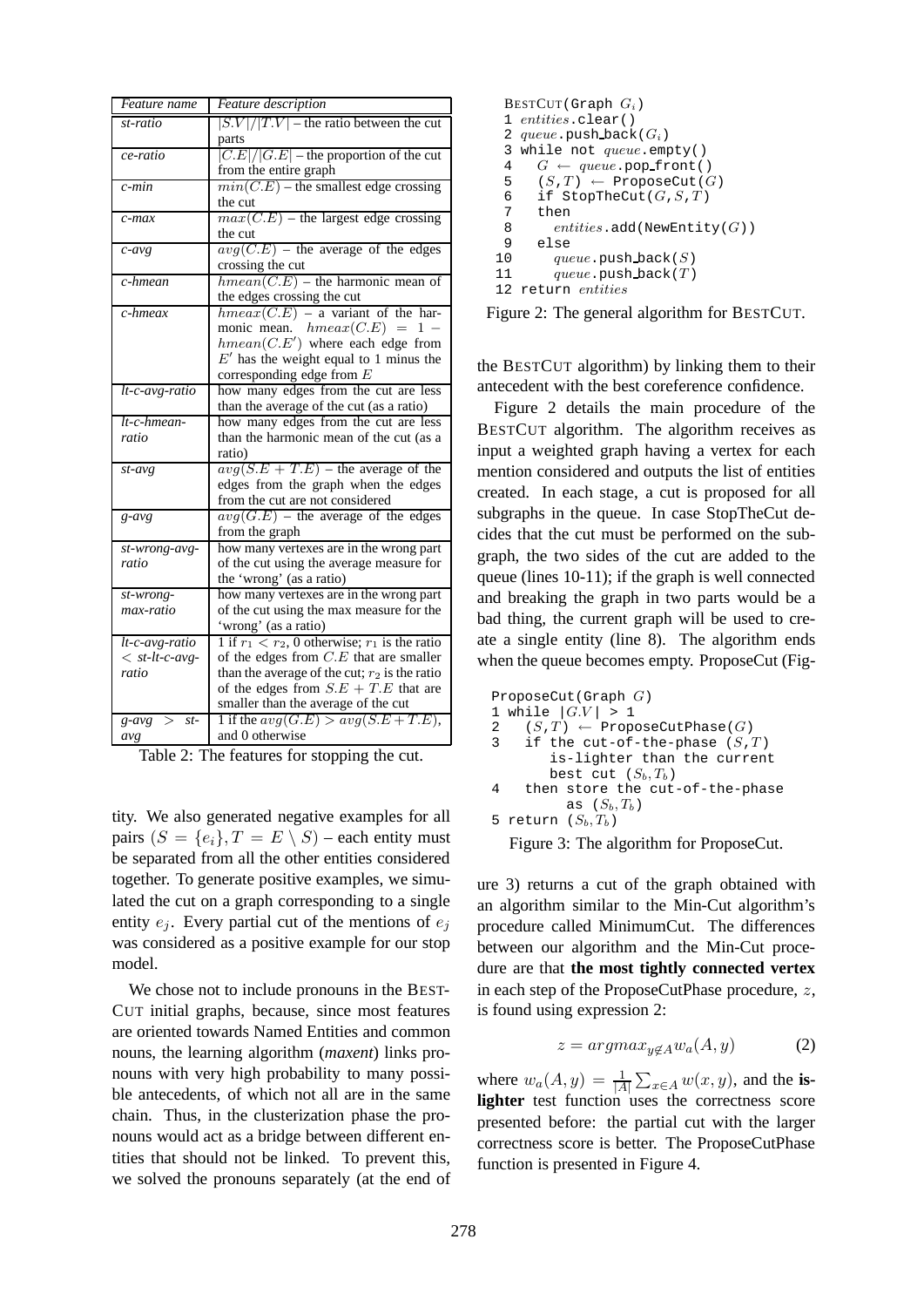```
ProposeCutPhase(Graph G)
1 \ A \leftarrow \{G.V.first\}2 while |A| < |G.V|3 last \leftarrow the most tightly
           connected vertex
4 add last to A
5 store the cut-of-the-phase and
  shrink G by merging the two
  vertexes added last
6 return (G.V \setminus \{last\}, \ last)
```
Figure 4: The algorithm for ProposeCutPhase.

### **2.4 An Example**

Let us consider an example of how the BESTCUT algorithm works on two simple sentences (Figure 5). The entities present in this example are:  ${Mary_1, the girl_5}$  and  ${a brother_2, John_3, The}$ *boy*4}. Since they are all PERSONs, the algorithm

| <b>Mary</b> <sub>1</sub> has <b>a brother</b> <sub>2</sub> , <b>John</b> <sub>3</sub> . <b>The boy</b> <sub>4</sub> is older than |  |
|-----------------------------------------------------------------------------------------------------------------------------------|--|
| the girl <sub>5</sub> .                                                                                                           |  |

Figure 5: An example.

will be applied on a single graph, corresponding to the class PERSON and composed of all these mentions.

The initial graph is illustrated in Figure 6, with the coreference relation marked through a different coloring of the nodes. Each node number corresponds to the mention with the same index in Figure 5.



Figure 6: The initial graph

The strongest confidence score is between *a brother*<sub>2</sub> and *John*<sub>3</sub>, because they are connected through an apposition relation. The graph was simplified by eliminating the edges that have an insignificant weight, e.g. the edges between *John*<sup>3</sup> and *the girl*<sub>5</sub> or between *Mary*<sub>1</sub> and *a brother*<sub>2</sub>.

Function BESTCUT starts with the whole graph. The first cut of the phase, obtained by function ProposeCutPhase, is the one in Figure 7.a. This



Figure 7: Cuts-of-the-phase

cut separates node 2 from the rest of the graph. In calculating the score of the cut (using the algorithm from Figure 1), we obtain an average number of three correctly placed mentions. This can be verified intuitively on the drawing: mentions 1, 2 and 5 are correctly placed, while 3 and 4 are not. The score of this cut is therefore 3. The second, the third and the fourth cuts of the phase, in Figures 7.b, 7.c and 7.d, have the scores 4, 5 and 3.5 respectively. An interesting thing to note at the fourth cut is that the score is no longer an integer. This happens because it is calculated as an average between *corrects-avg = 4* and *corrects* $max = 3$ . The methods disagree about the placement of mention 1. The average of the outgoing weights of mention 1 is 0.225, less than 0.5 (the default weight assigned to a single mention) therefore the first method declares it is correctly placed. The second considers only the maximum; 0.6 is greater than 0.5, so the mention appears to be more strongly connected with the outside than the inside. As we can see, the contradiction is because of the uneven distribution of the weights of the outgoing edges.

The first proposed cut is the cut with the great-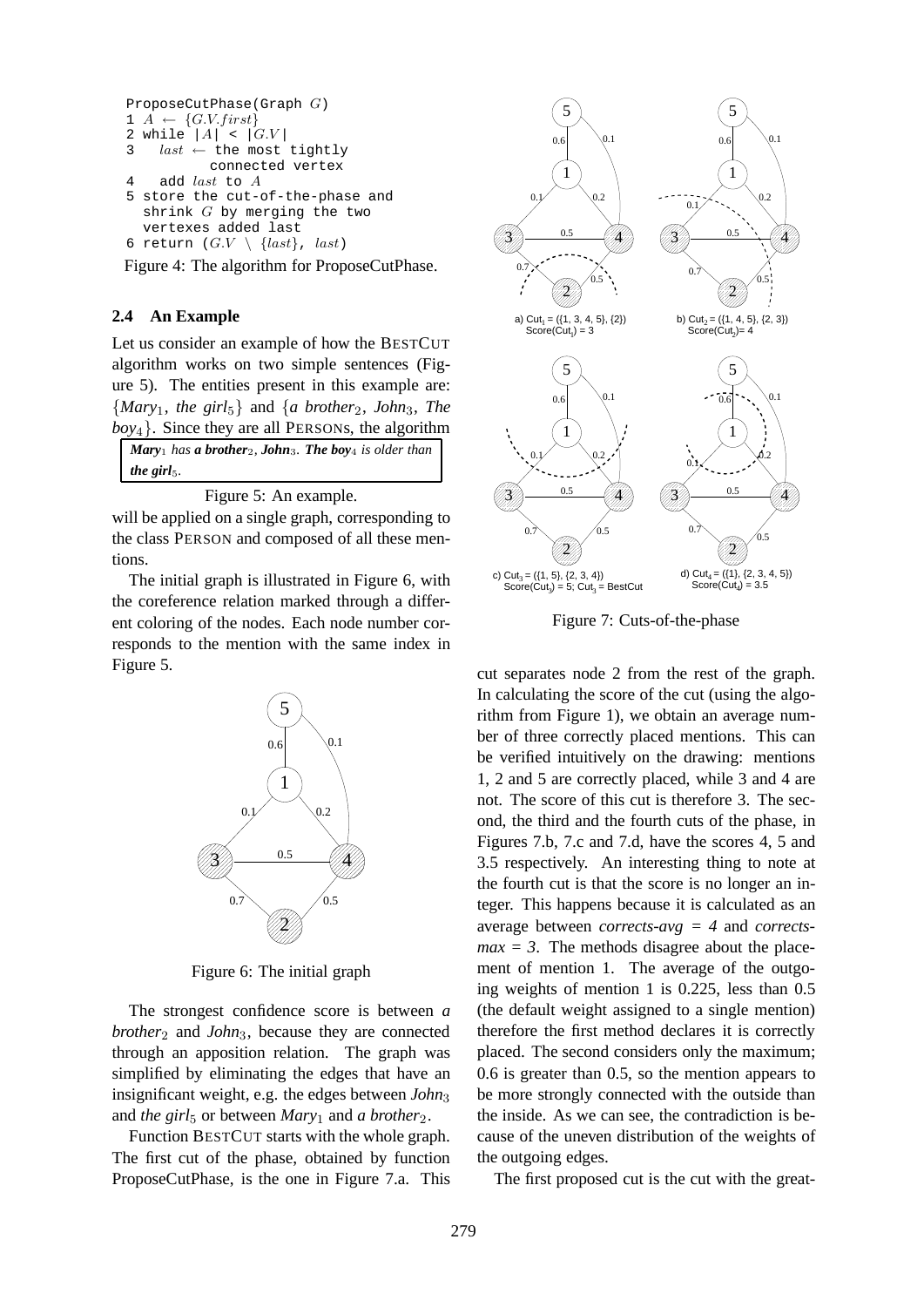

Figure 8: Part of the hierarchy containing 42 WordNet equivalent concepts for the five entity types, with all their synonyms and hyponyms. The hierarchy has 31,512 word-sense pairs in total

est score, which is  $\text{Cut}_3$  (Figure 7.c). Because this is also the correct cut, all cuts proposed after this one will be ignored– the machine learning algorithm that was trained when to stop a cut will always declare against further cuts. In the end, the cut returned by function BESTCUT is the correct one: it divides mentions *Mary*<sub>1</sub> and *the girl*<sub>5</sub> from mentions *a brother*<sub>2</sub>, *John*<sub>3</sub> and *The boy*<sub>4</sub>.

### **3 Mention Detection**

Because our BESTCUT algorithm relies heavily on knowing entity types, we developed a method for recognizing entity types for nominal mentions. Our statistical approach uses maximum entropy classification with a few simple lexical and syntactic features, making extensive use of WordNet (Fellbaum, 1998) hierarchy information. We used the ACE corpus, which is annotated with mention and entity information, as data in a supervised machine learning method to detect nominal mentions and their entity types. We assigned six entity types: PERSON, ORGANIZATION, LOCA-TION, FACILITY, GPE and UNK (for those who are in neither of the former categories) and two genericity outcomes: GENERIC and SPECIFIC. We only considered the intended value of the mentions from the corpus. This was motivated by the fact that we need to classify mentions according to the context in which they appear, and not in a general way. Only contextual information is useful further in coreference resolution. We have experimentally discovered that the use of word sense disambiguation improves the performance tremendously (a boost in score of 10%), therefore all the features use the word senses from a previously-applied word sense disambiguation program, taken from (Mihalcea and Csomai, 2005).

For creating training instances, we associated

an outcome to each markable (NP) detected in the training files: the markables that were present in the key files took their outcome from the key file annotation, while all the other markables were associated with outcome UNK. We then created a training example for each of the markables, with the feature vector described below and as target function the outcome. The aforementioned outcome can be of three different types. The first type of outcome that we tried was the entity type (one member of the set PERSON, ORGANIZATION, LO-CATION, FACILITY, GPE and UNK); the second type was the genericity information (GENERIC or SPECIFIC), whereas the third type was a combination between the two (pairwise combinations of the entity types set and the genericity set, e.g. PERSON SPECIFIC).

The feature set consists of WordNet features, lexical features, syntactic features and intelligent context features, briefly described in Table 3. With the WordNet features we introduce the *WordNet equivalent concept*. A WordNet equivalent concept for an entity type is a word-sense pair from WordNet whose gloss is compatible with the definition of that entity type. Figure 8 enumerates a few WordNet equivalent concepts for entity class PERSON (e.g. CHARACTER#1), with their hierarchy of hyponyms (e.g. Frankenstein#2). The lexical feature is useful because some words are almost always of a certain type (e.g. *"company"*). The intelligent context set of features are an improvement on basic context features that use the stems of the words that are within a window of a certain size around the word. In addition to this set of features, we created more features by combining them into pairs. Each pair contains two features from two different classes. For instance, we will have features like: *is-a-*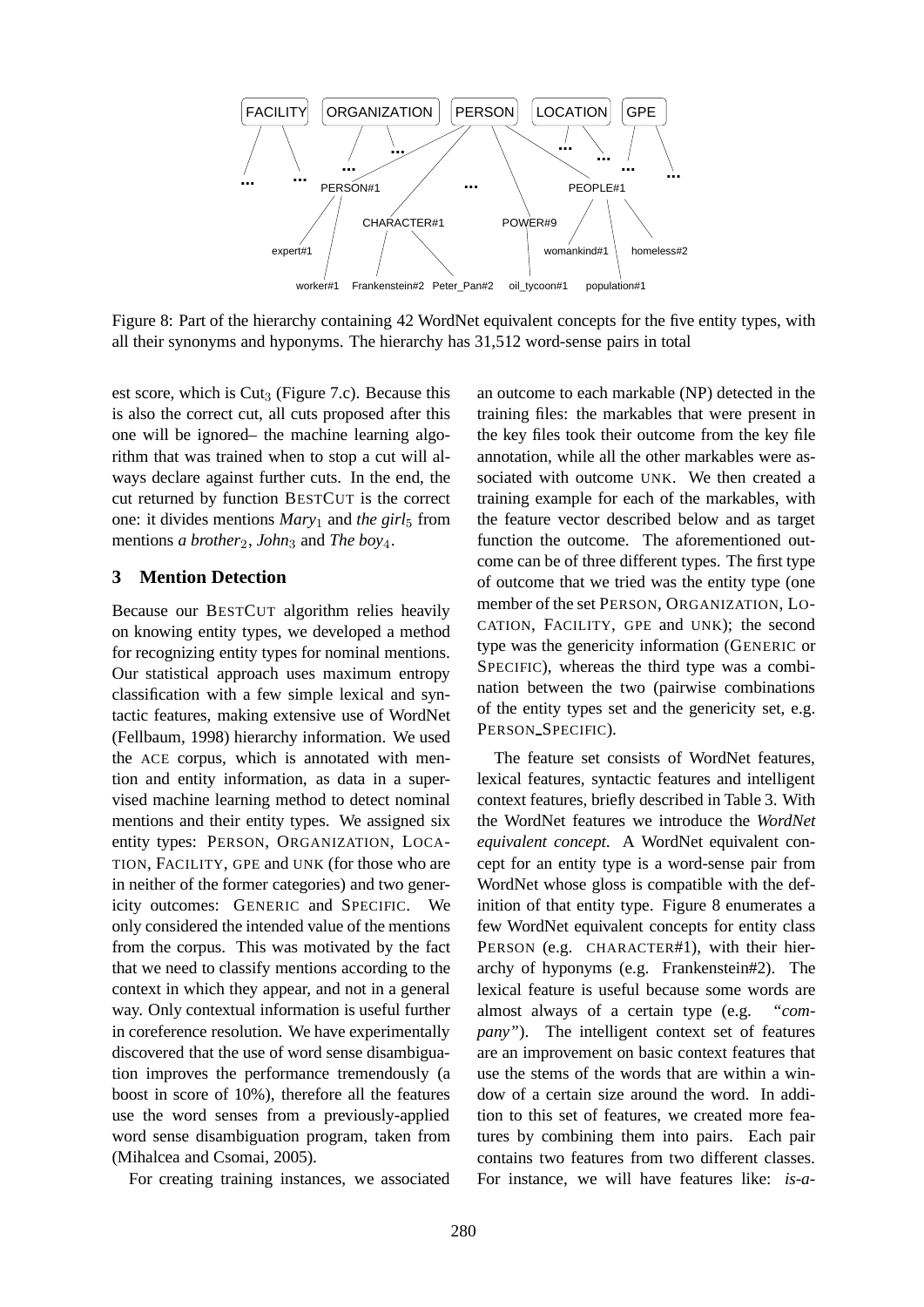| Category            | Feature name                                                        | Feature description                                                                                                                                                                                                             |
|---------------------|---------------------------------------------------------------------|---------------------------------------------------------------------------------------------------------------------------------------------------------------------------------------------------------------------------------|
| WordNet             | is-a-TYPE<br>WN-eq-concept-hyp<br>WN-eq-concept-syn                 | <b>true</b> if the mention is of entity type TYPE; five features<br>true if the mention is in hyponym set of WN-eq-concept; 42 features<br>true if the mention is in synonym set of WN-eq-concept; 42 features                  |
| lexical             | stem-sense                                                          | pair between the stem of the word and the WN sense of the word by the WSD                                                                                                                                                       |
| syntactic           | pos<br><i>is-modifier</i><br>modifier-to-TYPE<br>in-apposition-with | part of speech of the word by the POS tagger<br>true if the mention is a modifier in another noun phrase<br><b>true</b> if the mention is a modifier to a TYPE mention<br>TYPE of the mention our mention is in apposition with |
| intelligent context | all-mods<br>preps                                                   | the nominal, adjectival and pronominal modifiers in the mention's parse tree<br>the prepositions right before and after the mention's parse tree                                                                                |

Table 3: The features for the mention detection system.

#### PERSON∼*in-apposition-with(*PERSON*)*.

All these features apply to the "true head" of a noun phrase, i.e. if the noun phrase is a partitive construction (*"five students"*, *"a lot of companies"*, *"a part of the country"*), we extract the "true head", the whole entity that the part was taken out of (*"students"*, *"companies"*, *"country*"), and apply the features to that "true head" instead of the partitive head.

For combining the mention detection module with the BESTCUT coreference resolver, we also generated classifications for Named Entities and pronouns by using the same set of features minus the WordNet ones (which only apply to nominal mentions). For the Named Entity classifier, we added the feature *Named-Entity-type* as obtained by the Named Entity Recognizer. We generated a list of all the markable mentions and their entity types and presented it as input to the BEST-CUT resolver instead of the list of perfect mentions. Note that this mention detection does not contain complete anaphoricity information. Only the mentions that are a part of the five considered classes are treated as anaphoric and clustered, while the UNK mentions are ignored, even if an outside anaphoricity classifier might categorize some of them as anaphoric.

### **4 Experimental Results**

The clusterization algorithms that we implemented to evaluate in comparison with our method are (Luo et al., 2004)'s Belltree and Link-Best (best-first clusterization) from (Ng and Cardie, 2002). The features used were described in section 2.2. We experimented on the ACE Phase 2 (NIST, 2003) and MUC6 (MUC-6, 1995) corpora. Since we aimed to measure the performance of coreference, the metrics used for evaluation are the ECM-F (Luo et al., 2004) and the MUC P, R and F scores (Vilain et al., 1995).

In our first experiment, we tested the three coreference clusterization algorithms on the development-test set of the ACE Phase 2 corpus, first on true mentions (i.e. the mentions annotated in the key files), then on detected mentions (i.e. the mentions output by our mention detection system presented in section 3) and finally without any prior knowledge of the mention types. The results obtained are tabulated in Table 4. As can be observed, when it has prior knowledge of the mention types BESTCUT performs significantly better than the other two systems in the ECM-F score and slightly better in the MUC metrics. The more knowledge it has about the mentions, the better it performs. This is consistent with the fact that the first stage of the algorithm divides the graph into subgraphs corresponding to the five entity types. If BESTCUT has no information about the mentions, its performance ranks significantly under the Link-Best and Belltree algorithms in ECM-F and MUC R. Surprisingly enough, the Belltree algorithm, a globally optimized algorithm, performs similarly to Link-Best in most of the scores.

Despite not being as dramatically affected as BESTCUT, the other two algorithms also decrease in performance with the decrease of the mention information available, which empirically proves that mention detection is a very important module for coreference resolution. Even with an F-score of 77.2% for detecting entity types, our mention detection system boosts the scores of all three algorithms when compared to the case where no information is available.

It is apparent that the MUC score does not vary significantly between systems. This only shows that none of them is particularly poor, but it is not a relevant way of comparing methods– the MUC metric has been found too indulgent by researchers ((Luo et al., 2004), (Baldwin et al., 1998)). The MUC scorer counts the common links between the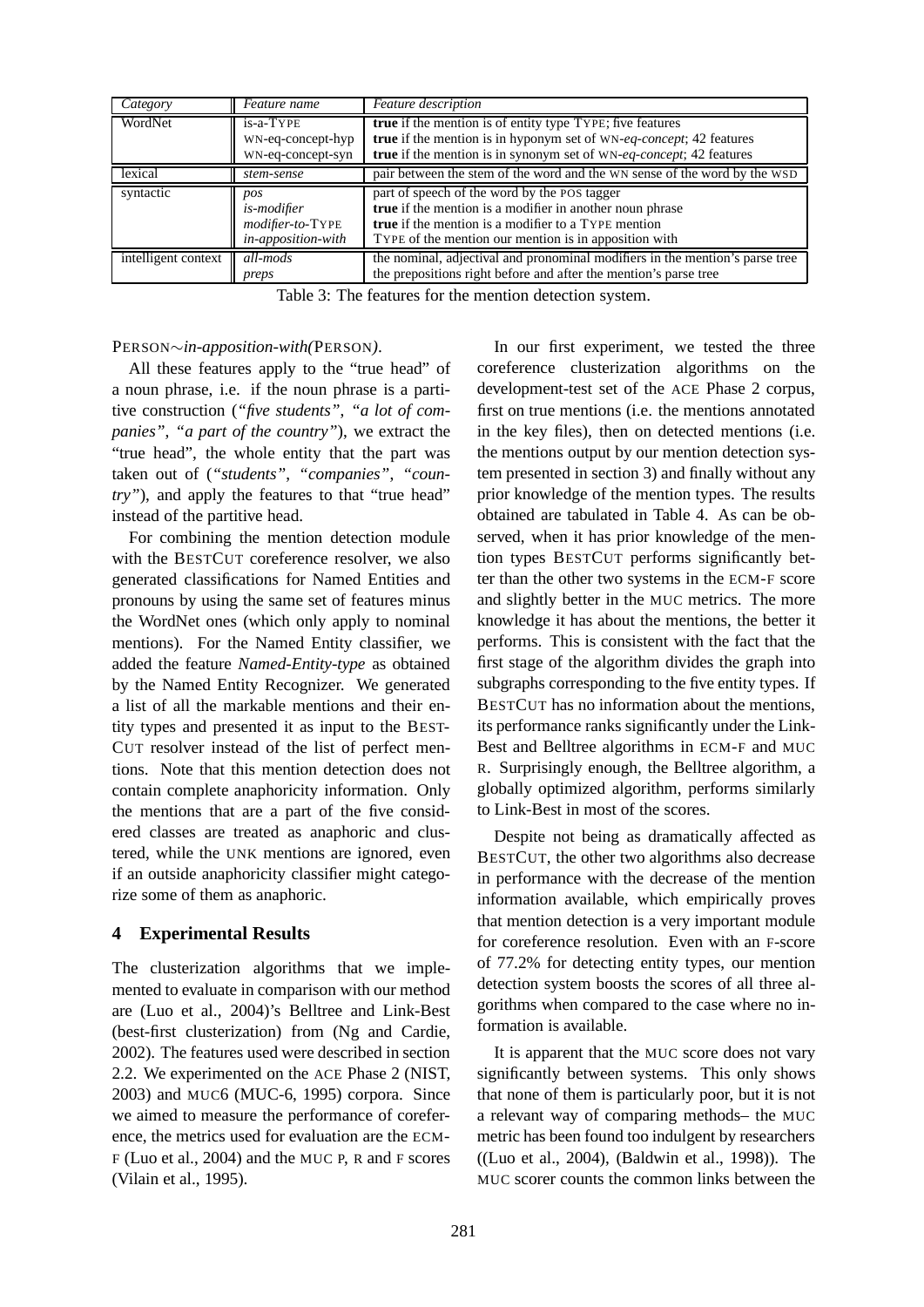|                                        |                 |           | MUC score |                    |           |
|----------------------------------------|-----------------|-----------|-----------|--------------------|-----------|
| Clusterization algorithm               | <i>Mentions</i> | $ECM-F\%$ | MUC $P\%$ | MUC R <sup>%</sup> | MUC F $%$ |
| <b>BESTCUT</b>                         | key             | 82.7      | 91.1      | 88.2               | 89.63     |
|                                        | detected        | 73.0      | 88.3      | 75.1               | 81.17     |
|                                        | undetected      | 41.2      | 52.0      | 82.4               | 63.76     |
| <i>Belltree</i> (Luo et al., 2004)     | key             | 77.9      | 88.5      | 89.3               | 88.90     |
|                                        | detected        | 70.8      | 86.0      | 76.6               | 81.03     |
|                                        | undetected      | 52.6      | 40.3      | 87.1               | 55.10     |
| <i>Link-Best</i> (Ng and Cardie, 2002) | key             | 77.9      | 88.0      | 90.0               | 88.99     |
|                                        | detected        | 70.7      | 85.1      | 77.3               | 81.01     |
|                                        | undetected      | 51.6      | 39.6      | 88.5               | 54.72     |

Table 4: Comparison of results between three clusterization algorithms on ACE Phase 2. The learning algorithms are *maxent* for coreference and SVM for stopping the cut in BESTCUT. In turn, we obtain the mentions from the key files, detect them with our mention detection algorithm or do not use any information about them.

annotation keys and the system output, while the ECM-F metric aligns the detected entities with the key entities so that the number of common mentions is maximized. The ECM-F scorer overcomes two shortcomings of the MUC scorer: not considering single mentions and treating every error as equally important (Baldwin et al., 1998), which makes the ECM-F a more adequate measure of coreference.

Our second experiment evaluates the impact that the different categories of our added features have on the performance of the BESTCUT system. The experiment was performed with a maxent classifier on the MUC6 corpus, which was priorly converted into ACE format, and employed mention information from the key annotations.

|                |           | MUC score |       |       |
|----------------|-----------|-----------|-------|-------|
| Model          | $ECM-F\%$ | $P\%$     | $R\%$ | $F\%$ |
| baseline       | 78.3      | 89.5      | 91.5  | 90.49 |
| $+grammatical$ | 78.4      | 89.2      | 92.5  | 90.82 |
| $+lexical$     | 83.1      | 92.4      | 91.6  | 92.00 |
| $+$ syntactic  | 85.1      | 92.7      | 92.4  | 92.55 |

Table 5: Impact of feature categories on BEST-CUT on MUC6. Baseline system has the (Luo et al., 2004) features. The system was tested on key mentions.

From Table 5 we can observe that the lexical features (*head-match*, *type-pair*, *name-alias*) have the most influence on the ECM-F and MUC scores, succeeded by the syntactic features (*samegoverning-category*, *path*, *coll-comm*). Despite what intuition suggests, the improvement the grammatical feature *gn-agree* brings to the system is very small.

# **5 Related Work**

It is of interest to discuss why our implementation of the Belltree system (Luo et al., 2004) is comparable in performance to Link-Best (Ng and Cardie, 2002). (Luo et al., 2004) do the clusterization through a beam-search in the Bell tree using either a mention-pair or an entity-mention model, the first one performing better in their experiments. Despite the fact that the Bell tree is a complete representation of the search space, the search in it is optimized for size and time, while potentially losing optimal solutions– similarly to a Greedy search. Moreover, the fact that the two implementations are comparable is not inconceivable once we consider that (Luo et al., 2004) never compared their system to another coreference resolver and reported their competitive results on true mentions only.

(Ng, 2005) treats coreference resolution as a problem of ranking candidate partitions generated by a set of coreference systems. The overall performance of the system is limited by the performance of its best component. The main difference between this approach and ours is that (Ng, 2005)'s approach takes coreference resolution one step further, by comparing the results of multiple systems, while our system is a single resolver; furthermore, he emphasizes the global optimization of ranking clusters obtained locally, whereas our focus is on globally optimizing the clusterization method inside the resolver.

(DaumeIII and Marcu, 2005a) use the *Learning as Search Optimization* framework to take into account the non-locality behavior of the coreference features. In addition, the researchers treat mention detection and coreference resolution as a joint problem, rather than a pipeline approach like we